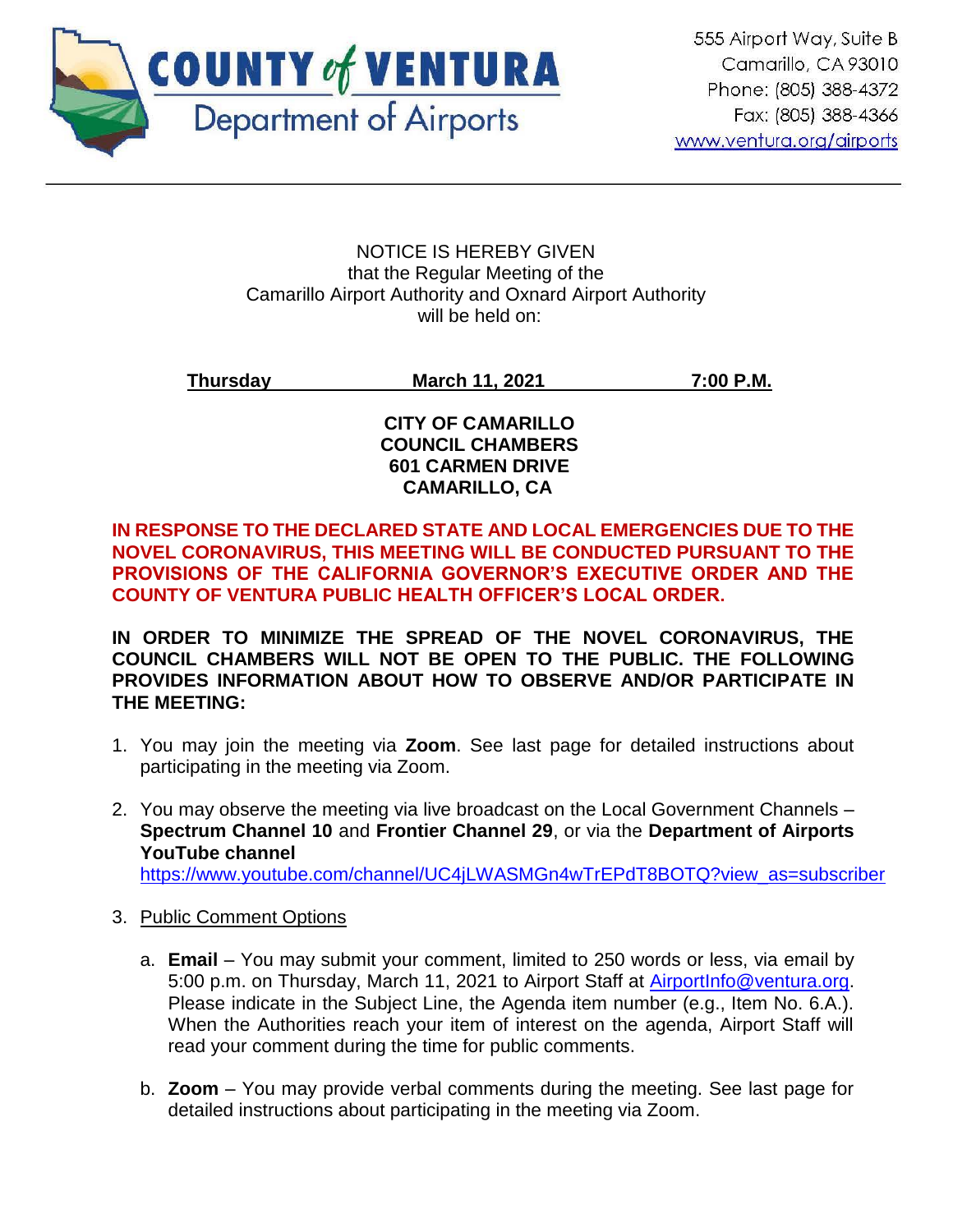# **AGENDA**

- **1. CALL to ORDER and PLEDGE of ALLEGIANCE**
- **2. ROLL CALL**
- **3. APPROVAL of MINUTES – February 11, 2021**
- **4. PUBLIC COMMENT PERIOD**
- **5. UNFINISHED BUSINESS – None**
- **6. NEW BUSINESS**

#### **CAMARILLO & OXNARD AIRPORT AUTHORITY**

**A. Subject: Approval of the Revised Form Hangar Lease Agreement for Privately Owned Hangars at the Camarillo and Oxnard Airports to Replace Month-to-Month Leases with Term Leases; Authorization for the Director of Airports or His Designee to Terminate All Existing Month-to-Month Hangar Lease Agreements for Privately Owned Hangars and to Sign the Revised Form Lease Agreement with Tenants of Existing Hangars.**

#### **Recommendations:**

Staff requests that your Commission/Authorities recommend that the Board of Supervisors:

- 1. Approve the revised form hangar lease agreement for privately owned hangars at the Camarillo and Oxnard Airports (Exhibit 3), to replace the current month-to-month leases with term leases; and
- 2. Authorize the Director of Airports or his designee to terminate all existing month-to-month lease agreements for privately owned hangars and to sign the revised form lease agreement in Exhibit 3 with tenants of existing privately owned hangars.

#### **B. Subject: Proposed Change to Meeting Time of the Camarillo Airport Authority and Oxnard Airport Authority**

#### **Recommendation:**

Staff requests that your Authorities discuss and approve a selection from the following meeting time options:

- 1. Start the meeting at 5:00 p.m.
- 2. Start the meeting at 5:30 p.m.
- 3. Start the meeting at 6:00 p.m.
- 4. Start the meeting at 6:30 p.m.
- 5. Keep the current time of 7:00 p.m.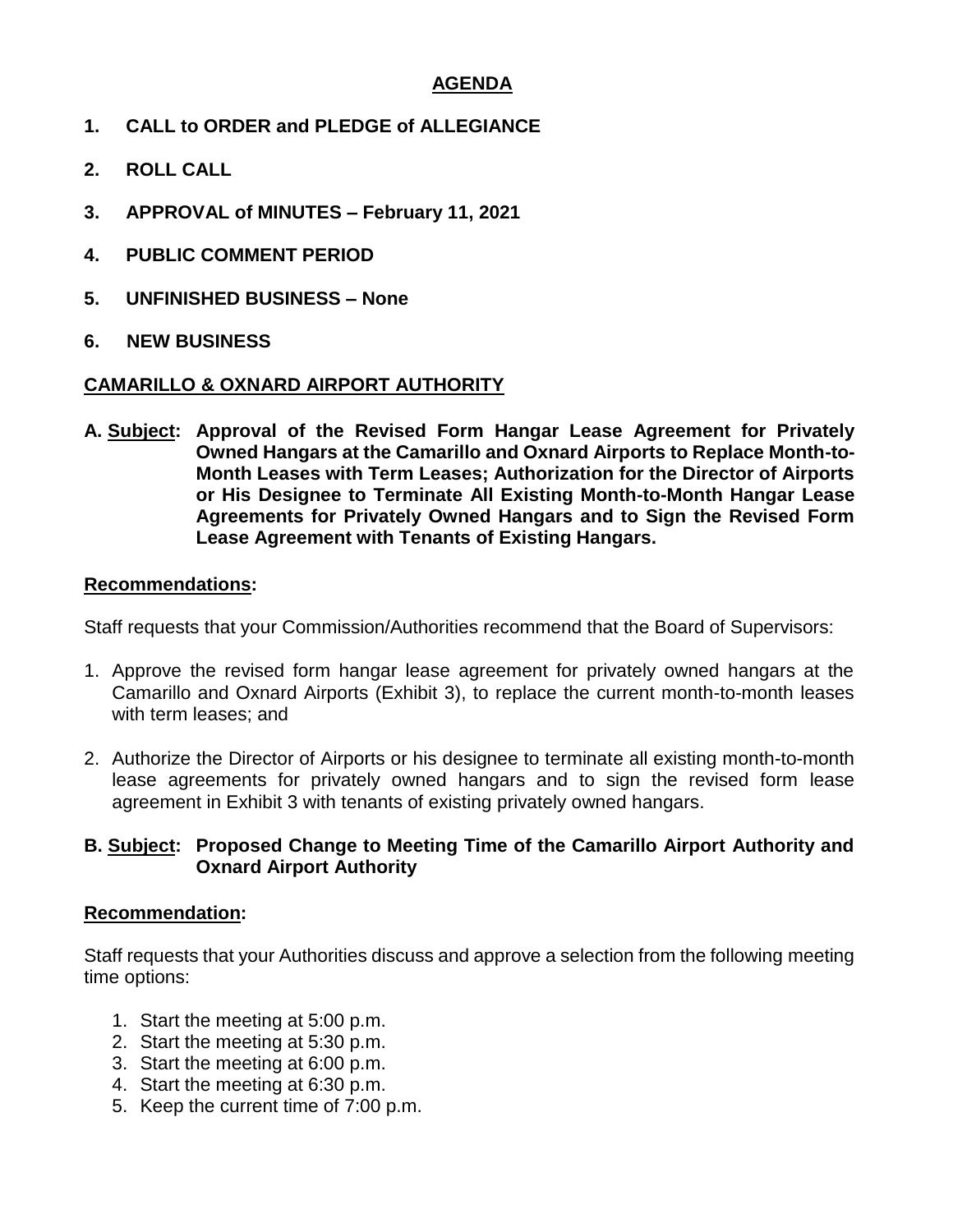# **7. DIRECTOR'S REPORT**

#### **8. REPORTS**

Monthly Activity Report – January 2021 Monthly Noise Complaints – January 2021 Consultant Reports – January 2021 Airport Tenant Project Status – February 2021 Project Status – February 2021 Financial Statements Period Ended – December 31, 2020 Financial Statements Second Quarter – FY 2020/2021 Meeting Calendar

#### **9. CORRESPONDENCE**

Email dated February 1, 2021 at 12:25 p.m. regarding proposed private hangar ground lease Email dated February 1, 2021 at 1:27 p.m. regarding proposed private hangar ground lease Email dated February 2, 2021 at 9:12 a.m. regarding proposed private hangar ground lease Email dated February 2, 2021 at 9:16 a.m. regarding proposed private hangar ground lease Email dated February 2, 2021 at 1:08 p.m. regarding proposed private hangar ground lease Email dated February 3, 2021 at 1:09 p.m. regarding proposed private hangar ground lease Email dated February 3, 2021 at 1:37 p.m. regarding proposed private hangar ground lease Email dated February 8, 2021 at 3:24 p.m. regarding proposed private hangar ground lease Email dated February 9, 2021 at 11:26 a.m. regarding proposed private hangar ground lease Email dated February 9, 2021 at 3:22 p.m. regarding proposed private hangar ground lease Email dated February 10, 2021 at 10:32 a.m. regarding proposed private hangar ground lease Email dated February 10, 2021 at 12:25 p.m. regarding proposed private hangar ground lease Email dated February 10, 2021 at 1:53 p.m. regarding proposed private hangar ground lease Email dated February 10, 2021 at 5:44 p.m. regarding proposed private hangar ground lease Email dated February 11, 2021 at 9:18 a.m. regarding proposed private hangar ground lease Email dated February 11, 2021 at 11:01 a.m. regarding proposed private hangar ground lease Email dated February 11, 2021 at 12:51 p.m. regarding proposed private hangar ground lease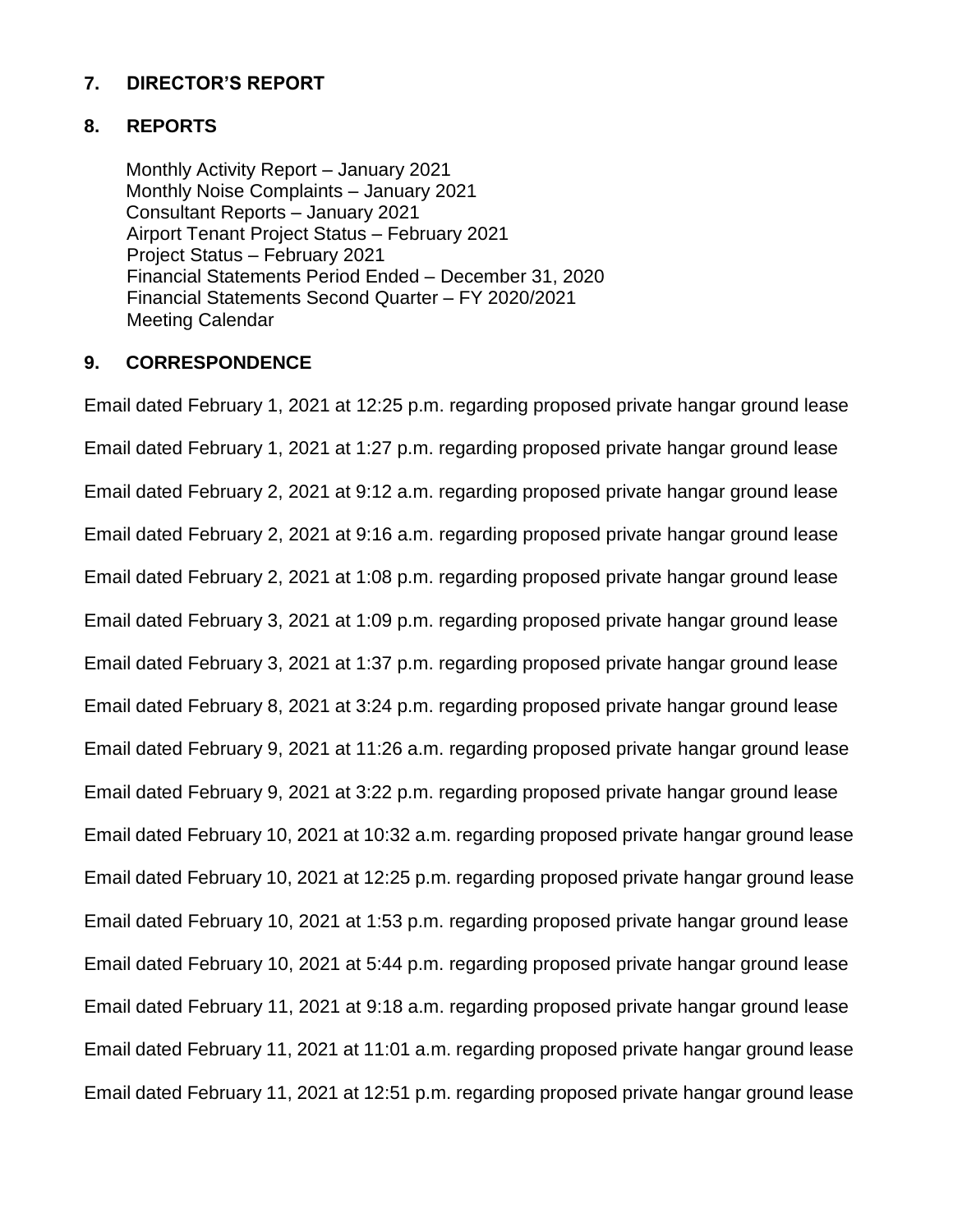Email dated February 11, 2021 at 2:55 p.m. regarding proposed private hangar ground lease Email dated February 11, 2021 at 2:57 p.m. regarding proposed private hangar ground lease Email dated February 16, 2021 at 9:42 a.m. regarding proposed private hangar ground lease Email dated February 16, 2021 at 11:12 a.m. regarding proposed private hangar ground lease Email dated February 16, 2021 at 11:32 a.m. regarding proposed private hangar ground lease Email dated February 16, 2021 at 11:51 a.m. regarding proposed private hangar ground lease Email dated February 16, 2021 at 4:05 p.m. regarding proposed private hangar ground lease Email dated February 16, 2021 at 4:28 p.m. regarding proposed private hangar ground lease Email dated February 22, 2021 at 9:00 a.m. regarding proposed private hangar ground lease Email dated February 22, 2021 at 11:51 a.m. regarding proposed private hangar ground lease Email dated February 24, 2021 at 2:42 p.m. regarding proposed private hangar ground lease Email dated February 24, 2021 at 3:34 p.m. regarding proposed private hangar ground lease Email dated February 24, 2021 at 4:06 p.m. regarding proposed private hangar ground lease Email dated February 25, 2021 at 3:27 p.m. regarding proposed private hangar ground lease Email dated February 25, 2021 at 3:32 p.m. regarding proposed private hangar ground lease Email dated February 25, 2021 at 5:09 p.m. regarding proposed private hangar ground lease Email dated February 26, 2021 at 11:45 a.m. regarding proposed private hangar ground lease Email dated February 26, 2021 at 2:55 p.m. regarding proposed private hangar ground lease Email dated February 27, 2021 at 9:00 a.m. regarding proposed private hangar ground lease Email dated February 28, 2021 at 10:44 a.m. regarding proposed private hangar ground lease Email dated February 28, 2021 at 8:00 p.m. regarding proposed private hangar ground lease Email dated March 1, 2021 at 8:27 a.m. regarding proposed private hangar ground lease Email dated March 1, 2021 at 4:27 p.m. regarding proposed private hangar ground lease **10. AUTHORITY COMMENTS -** Comments by Authority members on matters deemed appropriate.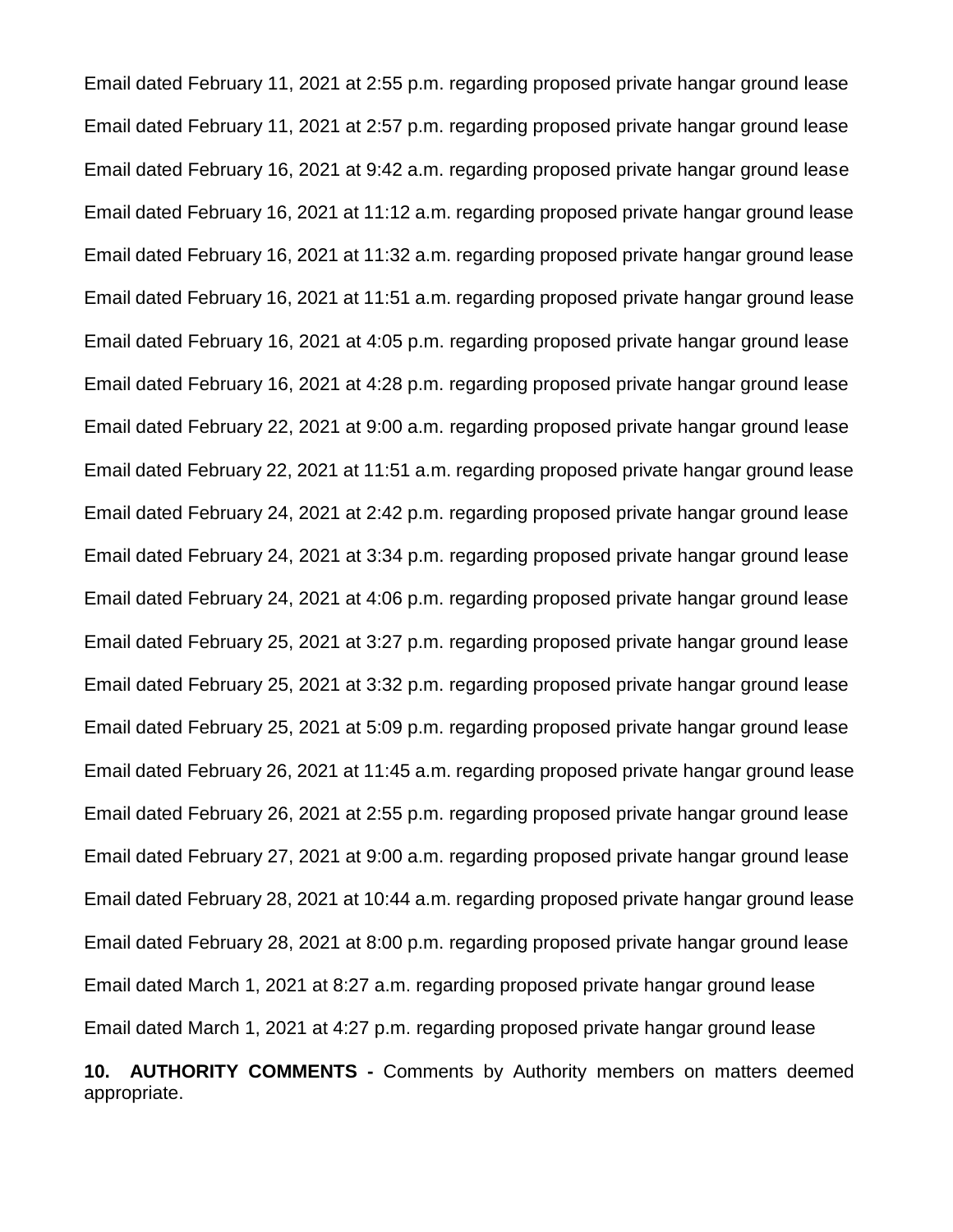# **11. ADJOURNMENT**

The next regular Authority meeting will be on Thursday, April 8, 2021 at 7:00 p.m. in the Department of Airports Administration Office, 555 Airport Way, Suite B, Camarillo, California.

IN COMPLIANCE WITH THE AMERICANS WITH DISABILITIES ACT, IF YOU NEED SPECIAL ASSISTANCE TO PARTICIPATE IN THIS MEETING, PLEASE CONTACT THE CITY OF CAMARILLO CLERK AT (805) 388-5353 OR ANA CASTRO AT (805) 388-4211. NOTIFICATION 48 HOURS PRIOR TO THE MEETING WILL ENABLE THE CITY/DEPARTMENT OF AIRPORTS TO MAKE REASONABLE ARRANGEMENTS TO ENSURE ACCESSIBILITY TO THIS MEETING.

\_\_\_\_\_\_\_\_\_\_\_\_\_\_\_\_\_\_\_\_\_\_\_\_\_\_\_\_\_\_\_\_\_\_\_\_\_\_\_\_\_\_\_\_\_\_\_\_\_\_\_\_\_\_\_\_\_\_\_\_\_\_\_\_\_\_\_\_\_\_\_\_